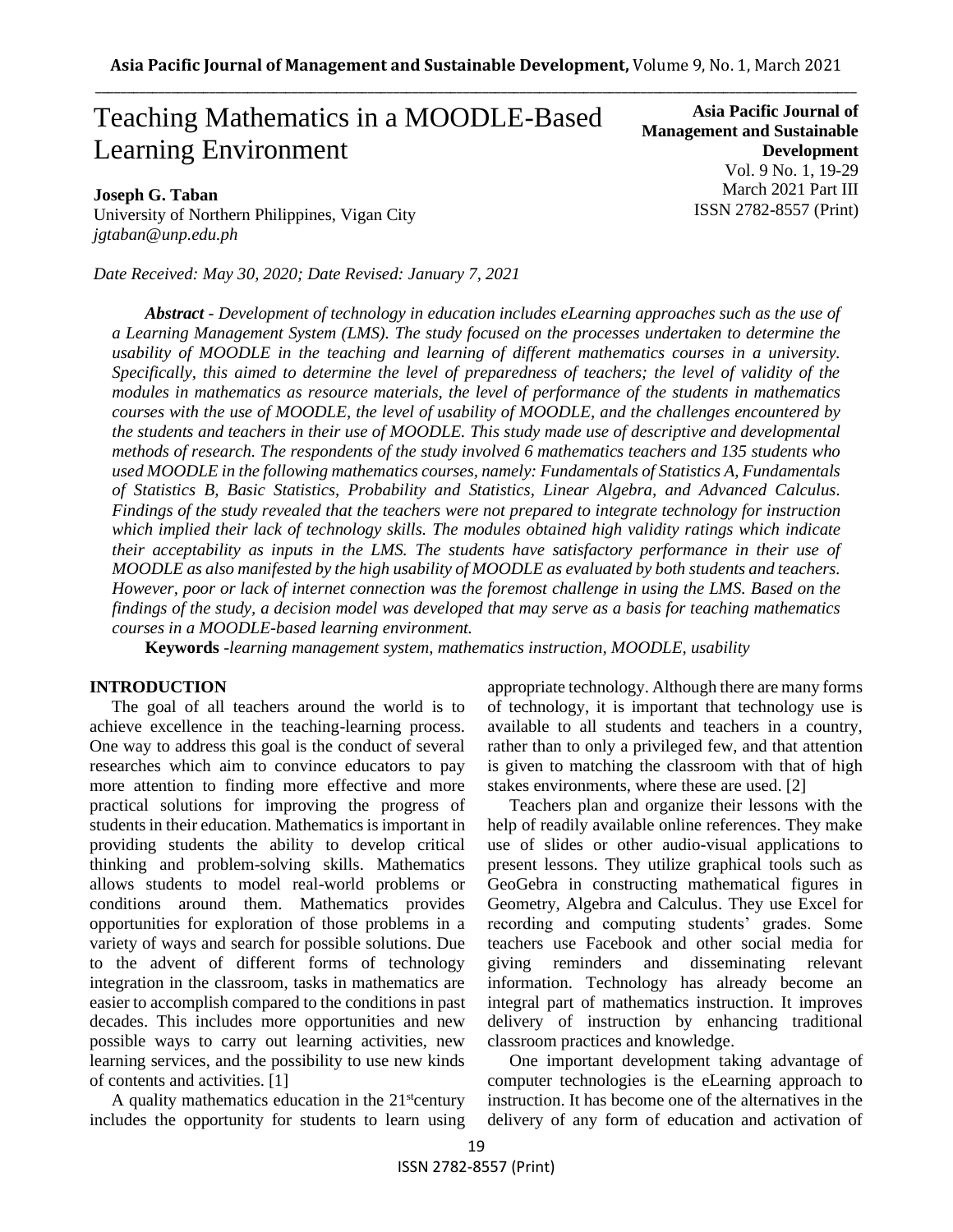training programs, whether direct or indirect. The major concern of eLearning is overcoming the obstacles of space, time, and risk. It has become a modern teaching method which employs modern communication mechanisms to support the educational process and improve the quality of education.[3]

It is sad to note that there are some teachers who are not fully engaged in the use of technology in teaching. It is also observed that while some teachers use technology to compute grades and generate tests, only a few use technologies in the classroom to support learning and instruction. And some teachers could not commit to using technology unless required to do so. Perhaps, these teachers want to use technology as an instructional aid, but they lack the know-how or they are not confident to integrate such in their lessons. Based on initial interview with the mathematics faculty, most of them have no experience of using Learning Management System (LMS) as an alternative tool in mathematics instruction. Thus, it is a part of this study to train teachers with the use of LMS in their mathematics classes. This training program aims to equip the teachers with the technology skills, particularly on the use of LMS for teaching their mathematics courses. Results of the study will serve as a basis for adopting this initiative and highlight areas that require further attention to improve mathematics instruction.

There are significant attempts being undertaken to address these concerns in education, for example Trouche and Drijvers [4] pointed out several current projects at the European level and the study by Handal, El-Khoury, Campbell, and Cavanagh [5]categorized educational apps according to their specific role in the teaching and learning of mathematics, along with their media richness. There also have been a number of reviews and studies considering the overall value and place of technology in mathematics education and research.

The eLearning is commonly intended for providing a set of courses made on the websites. However, it is rather a set of teaching and learning management processes involving teachers and students. Thus, the eLearning is based on computerized systems to manage learning processes, known as LMS. Nearly 90 percent of the universities in the USA that support distributed learning programmers are using web‐based course delivery methods. Directors of these platforms state that web‐based delivery allows them to handle the wide range of connectivity among student populations [6].

Many higher education institutions have implemented LMS to manage online learning and teaching, with varying levels of support provided to staff and students, but often there is a little subsequent investigation into the quality of the online sites. Teaching students with enriched multimedia presentations, animations, simulations, images, videos, and pictures give better abilities to learn the knowledge because of complex effects on their senses [7].

One such system that has been gradually gaining worldwide popularity is MOODLE (Modular Object-Oriented Dynamic Learning Environment). MOODLE is an "open source", allowing developers to tailor the system to individual needs. It also communicates extremely well with many web -based resources such as Facebook, YouTube, Wikipedia, Clip, Hot Potatoes, etc., allowing developers' creativity and versatility. It is based on socio-constructivist pedagogy. This means its goal is to provide a set of tools that support an inquiry- and discovery-based approach to online learning. Furthermore, it purports to create an environment that allows for collaborative interaction among students as a standalone, or in addition to, conventional classroom instruction [8].

In the study of Senol, GeciliandDurdu [9], MOODLE was adopted by Kocaeli University to determine the usability of the LMS. The results of their study revealed that students were not satisfied with the system especially with the aesthetic features of it. On the other hand, the system provides error prevention and is found to be more efficient and memorable. On the basis of these results, the aesthetic features of the system need to be improved and informational cues should be added to its interface.

Many scholars have suggested that one of the promising reforms in education with the intervention of technology is the use of LMS, especially those courses that require eLearning approach. However, some studies address the constraints that inhibit the ability of teachers to use technology. Lack of affordability of the technology typically used for mathematics teaching has equity implications [10].The perceived advantages of this technology for supporting student learning and examination use may not be equally available for all students.

To address these issues, teachers need to deepen their content knowledge and learn new methods of teaching. They need more time to work with colleagues, to examine the new standards being proposed, and to revise curriculum. They need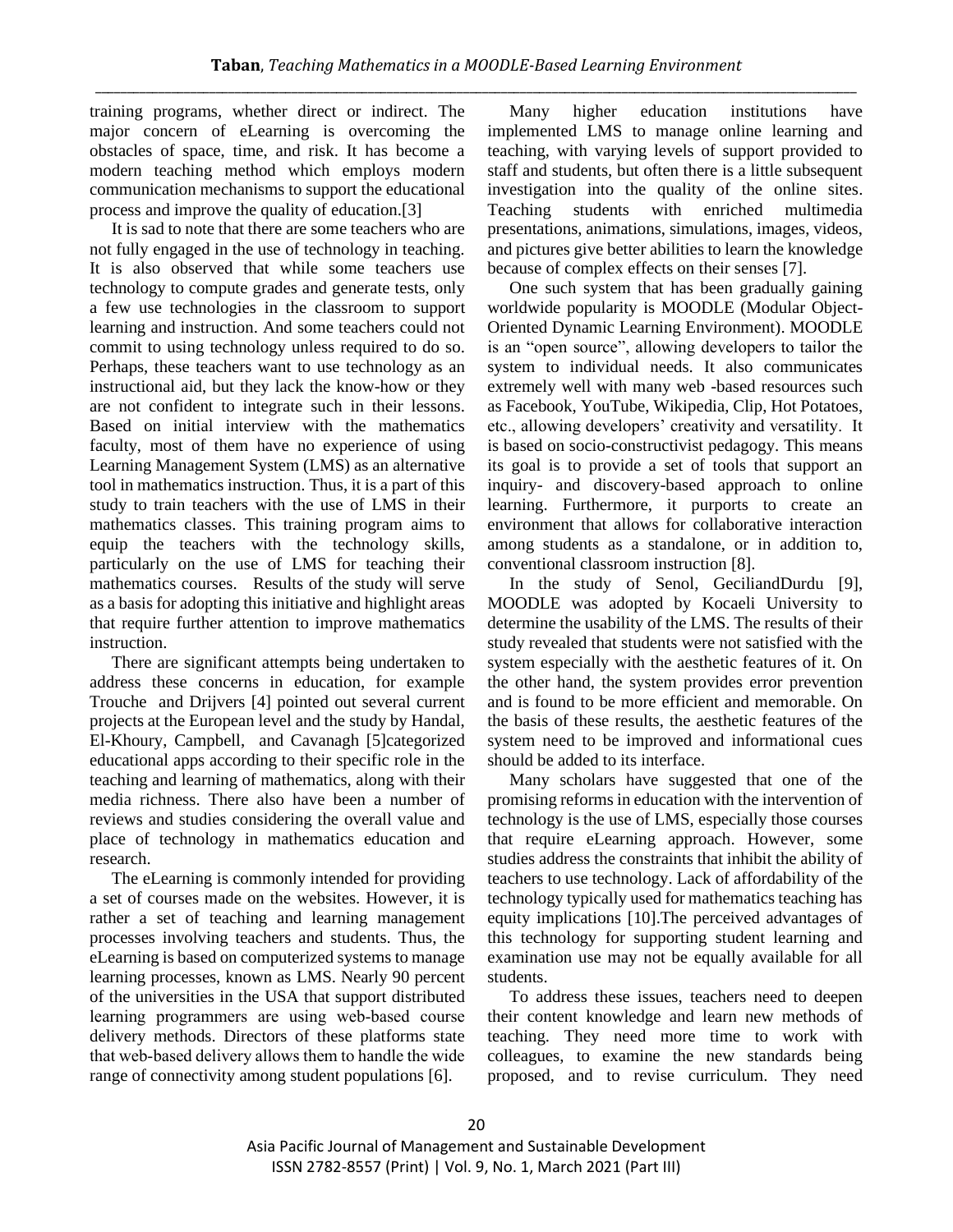opportunities to develop, master, and reflect on new approaches to working with students.

Hence, teachers must consider the opportunity of integrating technology into the classroom not only for improving the teaching and learning processes but also promote a paperless learning environment and be more productive of their time and effort. The respondents in this study are expected to learn skills and teaching strategies with the use of technology from the intensive lecture, training program, workshops, and actual implementation on the use of MOODLE.

## **OBJECTIVES OF THE STUDY**

This study determined the usability of MOODLE for mathematics instruction during the  $2<sup>nd</sup>$  semester of School Year 2017-2018.

Specifically, this aimed to determine the level of preparedness of teachers; level of validity of the modules in terms of content, face validity, presentation and organization, accuracy and up-to-datedness of information, and usability; the level of performance of the students in the use of MOODLE in the six courses; the level of usability of MOODLE as assessed by the students and teachers along learnability, efficiency, memorability, error reduction, and satisfaction; and the challenges encountered by the students and teachers in their use of MOODLE.Lastly, this study aimed to develop a decision model for using MOODLE in mathematics instruction.

# **METHODS**

# **Research Design**

This study made use of descriptive and developmental methods of research. This study involved describing the profile of teachers, the validity of the modules used, the challenges encountered by the respondents, the performance of students, and usability of the MOODLE through quantitative and qualitative data. The developmental method research design is used in developing modules of selected mathematics courses, a training design, and decision model for using LMS in mathematics instruction.

#### **Respondents of the Study**

The respondents of the study included6 mathematics teachers who underwent the training program and the implementation of MOODLE in one of their mathematics classes. A total of 135 students participated in the study who were enrolled in the 6 mathematics courses namely: Fundamentals of Statistics A, Fundamentals of Statistics B, Basic Statistics, Probability and Statistics, Linear Algebra, and Advanced Calculus.

# **Ethical Consideration**

The undertaking of the study was also presented to the Research Ethics Committee of the University to be guided with ethical considerations. Before involving the respondents in the study, they were informed about the nature and purpose of the implementation of MOODLE in their classes, the plans for using the tests and the protocols observed to protect their anonymity. Consent forms were signed by the respondents which manifested their voluntary participation. Privacy and confidentiality were also observed in the study.

Lastly, an operational plan was prepared and submitted to the Office of the President in the University to request permission on the conduct of the training and activities for the study.

## **Instrumentation and Data Collection**

The following instruments were used to gather the data needed in the study:

1. Teacher-Profile Questionnaire was used to assess the profile of the teachers to understand the type of respondents who were involved in the study and as basis in the design the training program on the use of MOODLE.

2. Quick Teacher Technology Survey, which can be downloaded from www.powerupwhatworks.org was accomplished by the faculty to determine their proficiency and perception of the importance of technology use, frequency of use of technology in their classroom instruction, opinions and attitudes towards technology integration and areas of improvement for technology integration

3.Questionnaire Checklist on the Evaluative Assessment of the Modules was used to determine validity of the modules. These modules were validated by selected mathematics faculty from the state universities and colleges in Region I.

4. Scale for Usability of Learning Management System (SULMS). This is a developed questionnaire as a result of study of Mehmet Bilge Kagan Onaca and AlperErturk (2016). It was used to evaluate the usability of MOODLE.

5. Written Survey Questionnaire and Interview Guide Questions were used to acquire qualitative data from the teachers and students, which focus on determining the benefits, experiences, problems, and other concerns about their use of MOODLE.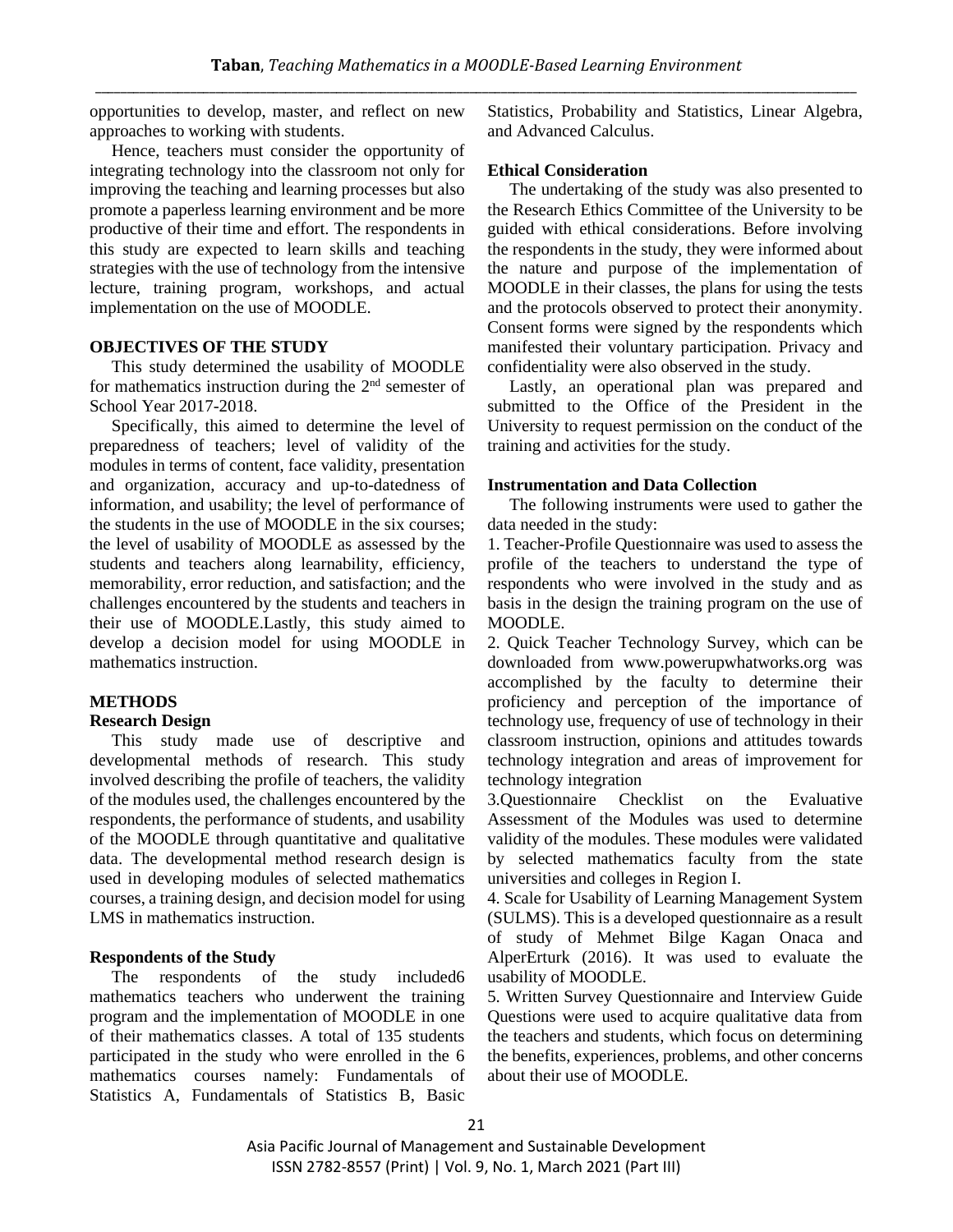## **Data Gathering Procedure**

This study followed 5 phases namely: requirements planning, design of the training, conduct of a trainingworkshop, implementation and monitoring, and evaluation. Phase 1 included the identification and organization of essential elements in the development and validation of modules, conduct of a trainingworkshop, and the use of MOODLE for implementation. For Phase 2, the researcher prepared and organized all the requirements of the training program. The results of the assessment among the math teachers were incorporated in the design of the training program. The training design included lectures, workshops, hands–on activities, and orientation of students; which were conducted for 5 days. Phase 3 was the conduct of the training program. For phase 4, the participating teachers implemented the use of MOODLE in their selected classes. The researcher served as the administrator of the MOODLE site used in this study to guide and monitor all the activities of the teachers and students. During the implementation, the researcher kept constant communication with the teachers. He also gathered feedbacks and addressed their concerns regarding problems they have encountered in using MOODLE. Lastly, phase 5 was the evaluation using questionnaires, written surveys, interviews, and focus group discussions. The usability of MOODLE was evaluated by the teachers using the Scale for Usability of Learning Management System (SULMS). Six teachers and 118 students out of 135 students from different classes responded to the written surveys by discussing the benefits of using MOODLE and their experiences, problems, and other concerns about their use of MOODLE. After this was the conduct of interviews with the respondents. Lastly, two separate sets of focus group discussions, one among a group of teachers and another group among nine volunteer students, were conducted to discuss the issues and express their viewpoint on topics developed from the written surveys.

# **Data Analysis**

Frequency and percentage were used to describe the level of preparedness of the teachers in technology integration. Mean was used to determine the level of performance of students in their course. The level of performance of the students was based on their scores converted to percentages using the standard grading system in the university. Mean was also used to determine the level of usability of MOODLE. The challenges encountered by the students and teachers in the use of MOODLE were based on qualitative data from written surveys and were analyzed using Erickson's Analytic Induction. A set of statements were formulated through repeated reading and organizing of the data supported by data gathered from interviews and focus group discussions. Lastly, a flowchart was used in the development of a decision model for the use of LMS in mathematics instruction.

# **RESULTS AND DISCUSSION**

**Level of Preparedness of Teachers.** The level of preparedness of the teachers in terms of proficiency on technology ranges from weak to adequate only. In terms of frequency of using technology in the classroom, most teachers never used specific technology resources such as apps for tablets, web design, management programs for student data, active board, tablets, and digital cameras. They used applications and the internet for developing lesson plans/ideas and test preparation weekly. Regarding their opinions about using the internet, they strongly agree that students can create products that show higher levels of learning, students are more motivated and there is more student collaboration. They agreed that internet can gauge problems that may interrupt students' learning such more discipline problems, going to inappropriate sites, plagiarism, and abundance of unreliable sources. Meanwhile, the teachers have extremely positive attitude towards technology integration that technology has changed the way they teach, is a good tool for collaboration with other teachers when building unit plans and is reliable. Lastly, the teachers have very urgent needs to improve many aspects of technology integration. Faster access to the internet is the leading urgent need of teachers for technology integration. It is followed by more support from administration when it comes to their technology needs.

These results suggest that teacher capability training on technology use as an instructional tool is urgently needed. Likewise, it implies that the teachers acknowledge their lacks and needs in terms of technology and thus they manifest their willingness to lean and perhaps embrace new methodologies and strategies in teaching. This is in consonance to the claim of Gorder [11]that integrating technology is considered important factors for success in teaching. However, they could not do it on their own; thus, a support from the administration and acquisition of technology skills and knowledge from training programs are essential.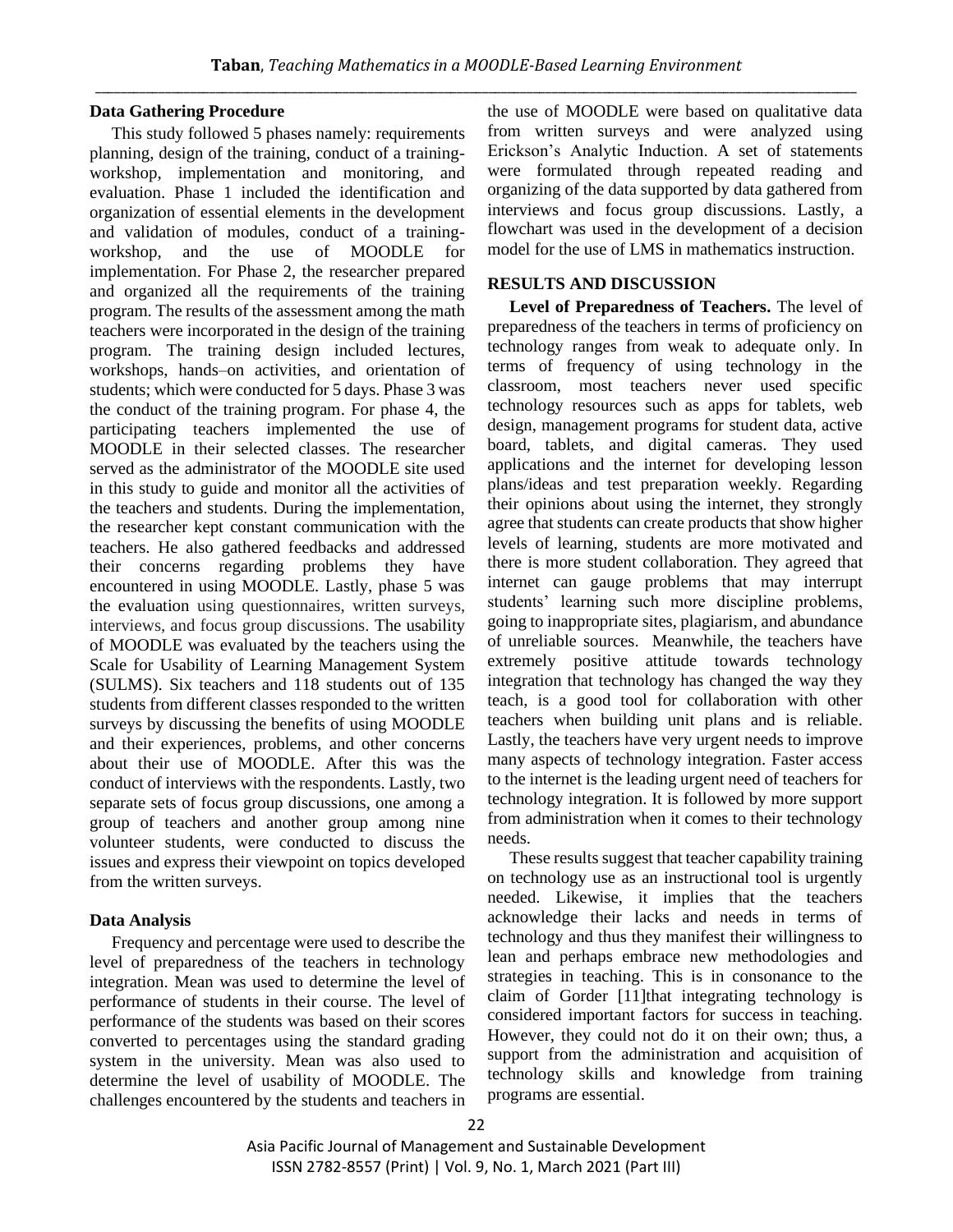# **Level of Validity of the Modules in Statistics, Linear Algebra, and Advanced Calculus**.

Overall, the three modules are highly valid as shown in Table 1. The module in Statistics has the highest mean of 4.58 and the module in Advanced Calculus has the lowest mean of 4.23. Both modules in Statistics and Linear Algebra have high validity in all the five factors. The module in Advanced Calculus is highly valid in only two factors, namely presentation and organization and accuracy and up-to-datedness of information. The other three factors, content validity, face validity and usability validity need more attention for improving the module by integrating the suggestions and comments of the evaluators.

|                       | Module     |    | Module  |    | Module   |    |
|-----------------------|------------|----|---------|----|----------|----|
|                       | in         |    | in      |    | in       |    |
| Indicators            | Statistics |    | Linear  |    | Advanced |    |
|                       |            |    | Algebra |    | Calculus |    |
|                       | M          | DR | М       | DR | М        | DR |
| 1. Content            | 4.46       | HV | 4.32    | HV | 4.14     | V  |
| 2. Face Validity      | 4.63       | HV | 4.38    | HV | 4.05     | V  |
| 3. Presentation       |            |    |         |    |          |    |
| &Organization         | 4.60       | HV | 4.35    | HV | 4.25     | НV |
| 4. Accuracy & Up-to-- |            |    |         |    |          |    |
| datedness of          |            |    |         |    |          |    |
| Information           | 4.50       | НV | 4.46    | НV | 4.38     | НV |
| 5. Usability          | 4.69       | HV | 4.44    | HV | 4.13     | V  |
| Overall               | 4.58       | НV | 4.38    | НV | 4.23     |    |

In terms of content, the modules in Statistics and Linear Algebra are highly valid with overall mean of 4.46 and 4.32, respectively while the module in Advanced Calculus is only valid. This implies that contents and instructions in all the activities are clear and detailed. The modules can be understood and activities can be accomplished by the students without the teachers. On face validity, the modules in Statistics and Linear Algebra are highly valid with mean of 4.63 and 4.38; respectively. The module in Advanced Calculus is valid with a mean of 4.05. The three modules have high validity in terms of presentation and organization which indicates that the modules have logical and smooth flow of ideas. The vocabulary of sentence is adapted to target reader's experience and understanding. This result corroborated the contentions of Aureada [12] thatinstructional materials should be made by considering environment factors that would relate the lessons to the learners' milieu.

In terms of accuracy and up–to–datedness of information, the three modules also have high validity. The inclusion of links of online sources for further understanding of lessons contributed to this result that the modules are free of obsolete information which implies that the modules are updated. On usability, the modules in Statistics and Linear Algebra are highly valid with mean of 4.69 and 4.44, respectively while the module in Advanced Calculus was valid with a mean of 4.13. These results indicate that the students know what to do and how to do the learning activities included in the module. This is in line with the findings of Devesh and Nesseri[13]that learning Mathematics is easier, useful, and more interesting with the use of modules.

As a whole, the three (3) modules obtained valid ratings. Hence, these may be used as materials in the teaching and learning processes. These modules served as primary materials of teachers for delivering contents of the different courses in the MOODLE platform. The purpose of using modules is appropriate as these are learning materials arranged systematically according to a curriculum, packed in the smallest learning units and enable students to study within a certain time independently. [14]

# **Level of Performance of the Students in the Use of MOODLE**.

The level of performance of the students is described based on the scores of the students on different tests in the form of online quizzes and assignments. Table 2 shows the performance of the six groups of students in the courses they were enrolled in.

**Table 2. Performance of Students in the Different Courses with the use of MOODLE**

| Courses                                 | $\%$  | DR        |
|-----------------------------------------|-------|-----------|
| <b>Fundamentals of Statistics A</b>     | 61.33 | Fair      |
| <b>Fundamentals of Statistics B</b>     | 69.36 | Good      |
| <b>Basic Statistics</b>                 | 75.56 | Very Good |
| Probability & Statistics                | 77.47 | Very Good |
| Linear Algebra                          | 78.81 | Very Good |
| <b>Advanced Calculus</b>                | 65.56 | Good      |
| Legend:                                 |       |           |
| Grade $(\%)$<br>Descripting Rating (DR) |       |           |

| $85.00 - 100.00$ | Excellent |
|------------------|-----------|
| $75.00 - 84.99$  | Very Good |
| $65.00 - 74.99$  | Good      |
| $55.00 - 64.99$  | Fair      |
| $50.00 - 54.99$  | Passing   |
| below 50.00      | Failed    |

The students who were enrolled in Fundamentals of Statistics A performed fair with an overall mean grade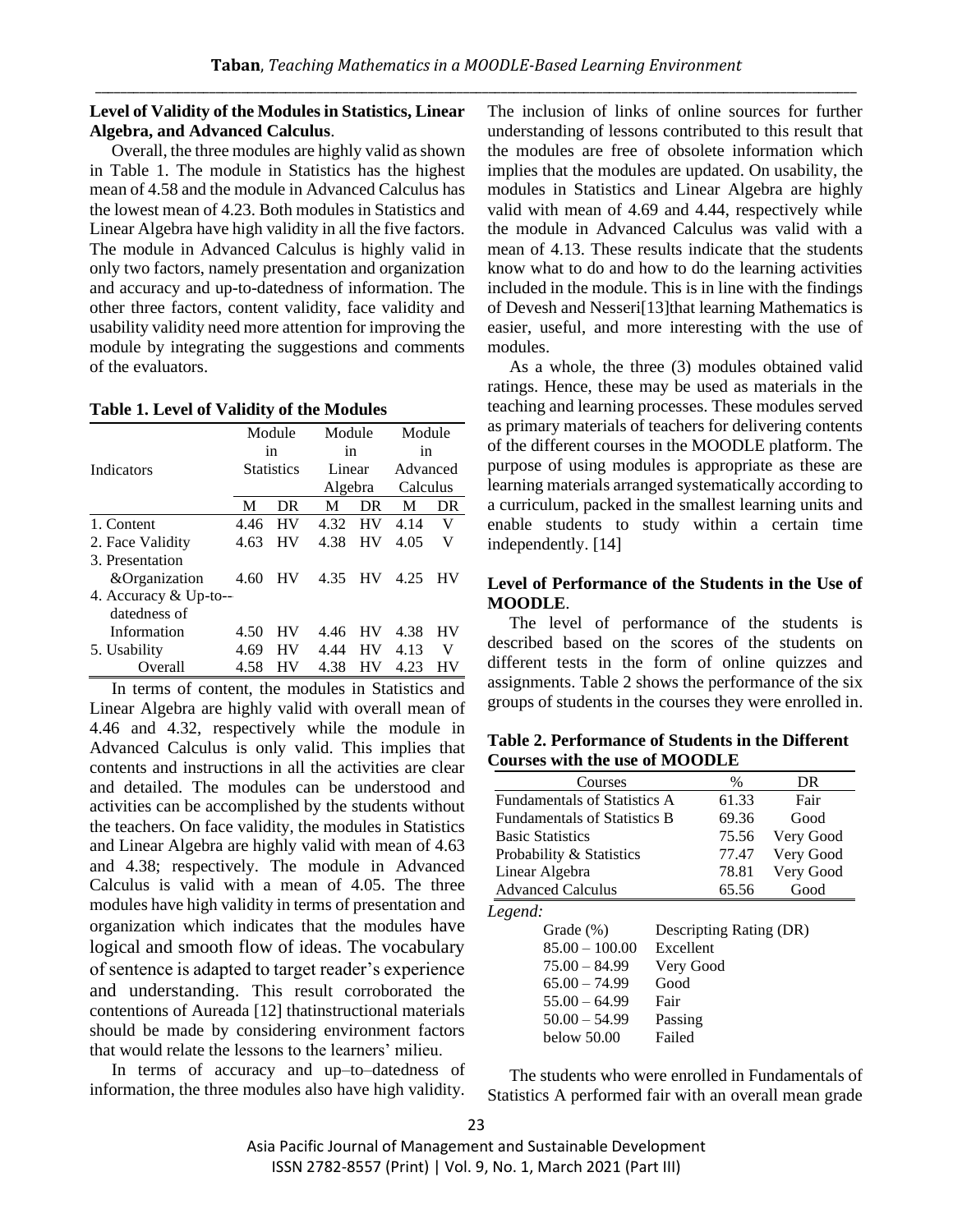of 61.33. The students who were enrolled in Fundamentals of Statistics B performed better because they got a higher overall mean grade of 69.36 described as good. The students who were enrolled in Basic Statistics obtained an overall very good performance with a mean grade of 75.56. The students who were enrolled in Probability and Statistics also obtained a very good performance with a mean grade of 77.47. The students who were enrolled in Linear Algebra also performed very good with a mean grade of 78.81. Lastly, the students who were enrolled in Advanced Calculus had an overall good performance with a mean grade of 65.56.

In summary, three groups of students obtained very good performance using MOODLE on their course namely: Basic Statistics, Probability and Statistics, and Linear Algebra. The students enrolled in Probability got the highest mean grade was obtained by the students enrolled in Probability and Statistics while the students enrolled in Fundamentals of Statistics A got the lowest mean grade.

The performance of the students using MOODLE is satisfactory. However, for one group of students specifically those enrolled in Fundamentals of Statistics A and some students in the other courses, they mentioned that they experienced technical issues and concerns while performing the assigned tasks such as poor internet connection which distracted their attention. They also complained about insufficient time limit given in finishing online quizzes which prompted them to answering questions in a hurry and without full understanding. Hence, it is contrary to the findings of [15] that students find easy in taking MOODLE Quiz. However, the good performance of the students is attributed to other findings of [15] that LMSs are effective tools for students to view multimedia materials, form learning communities, access lecture notes and submit homework, and communicate with their teachers.

| Table 3. Level of Usability of MOODLE |  |
|---------------------------------------|--|
|---------------------------------------|--|

|                    | Students |          | Teachers |           |  |
|--------------------|----------|----------|----------|-----------|--|
| Components         | М        | DR       | M        | DR        |  |
| 1. Learnability    | 3.65     | High     | 4.39     | Very High |  |
| 2. Efficiency      | 3.64     | High     | 4.43     | Very High |  |
| 3. Memorability    | 3.52     | High     | 3.79     | High      |  |
| 4. Error Reduction | 3.28     | Moderate | 3.61     | High      |  |
| 5. Satisfaction    | 3.70     | High     | 4.00     | High      |  |
| Overall            | 3.56     | High     | 4.07     | High      |  |

Table 3 summarizes the usability of MOODLE as assessed by the students and teachers. Overall, both students and teachers assessed that MOODLE was highly usable as reflected by mean ratings of 3.56 and 4.07, respectively. It shows that the students and teachers have high level of agreement to the usability of MOODLE; hence, it is a useful tool for the teaching and learning process which is similar to the findings of Baytiyeh [16].In terms of learnability, the students rated their use of MOODLE as high with mean rating of 3.65 while teachers rated it as very high with a mean rating of 4.39. This can be attributed to the fact that teachers underwent training on the use of it while students were only oriented about primary functions of it for use in their class. The use of MOODLE is highly efficient for students while very highly efficient for teachers based on mean ratings of 3.64 and 4.43, respectively. MOODLE helps them do the necessary activities of the class faster and that they can easily find the necessary information. This result conforms to the findings of Senol and Durdu found that MOODLE was efficient for learning at Kocaeli University [9]. In terms of memorability, MOODLE provides a high memorability for both students and teachers supported by the computed overall mean rating of 3.52 and 3.79, respectively. It implies that the students and teachers can manage to use MOODLE without considering it an advanced LMS despite that it was their first time to use it. For error reduction, MOODLE has a moderate level of error reduction for students based on mean rating of 3.28 while high level for teachers based on mean rating of 3.61. The results show that teachers experienced fewer errors in using MOODLE. Lastly, in terms of satisfaction, both students and teachers are highly satisfied using MOODLE with a computed overall mean rating of 3.70 and 4.00, respectively. Their satisfaction on the use of MOODLE suggests that it is a useful tool in the teaching and learning process.

# **Table 4. Challenges Encountered by the Students on their Use of MOODLE**

| No. | Challenges                                        |
|-----|---------------------------------------------------|
| 1   | Internet connection affected the participation of |
|     | students in the learning activities.              |
| 2   | Students needed to strive harder in understanding |
|     | the lessons on their own.                         |
| 3   | Submission of assignment in MOODLE was            |
|     | complicated.                                      |
| 4   | There was lack of interaction.                    |
| 5   | Students were tempted to cheat.                   |
|     |                                                   |

Challenge 1. Some students encountered difficulty of logging in, error connection while taking online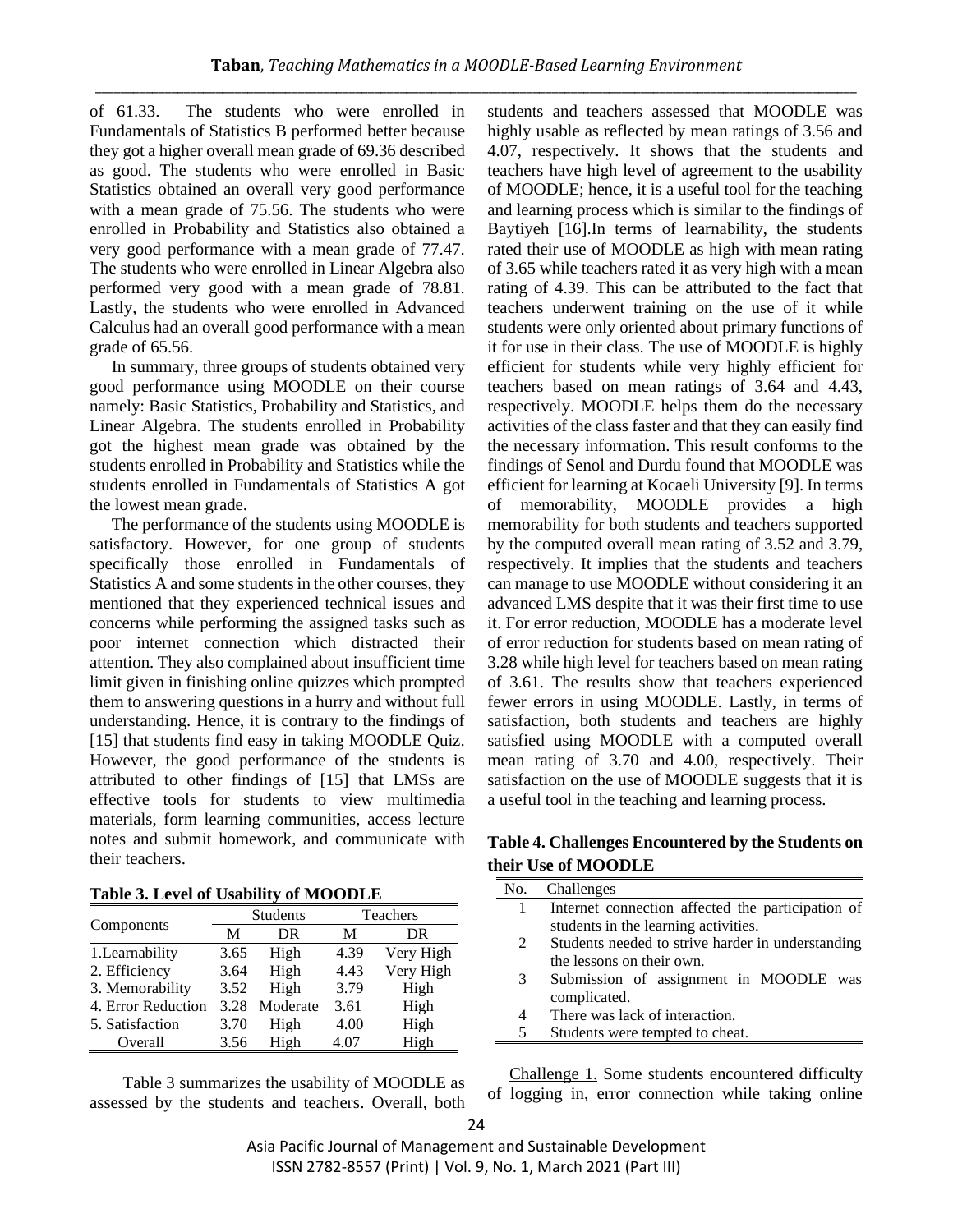quizzes, slow uploading of lessons when opening lessons, and lengthy downloading of files when submitting assignments. One student stated:

> *My problem using MOODLE is when I didn't have internet to access it, I missed the quiz. (Student 13)*

> *The struggles I experienced using MOODLE were sending and uploading the photo of my solutions. (Student 66)*

Challenge 2. The students became more responsible of their own learning by spending lots of efforts in reading and searching for answers to their questions. A student described it as:

> *I learn a lot by myself. It's a good experience to build my confidence to learn alone. It is also good for a student to learn because it's more challenging. [Student 1]*

Challenge 3. Below was a reaction of a student regarding his experience of using MOODLE when submitting assignments:

> *It is complicated in submitting files for assignments because there is a size limit especially for us who use cellphones. We still need to capture our answers and solutions, paste it on Microsoft Word, then convert to pdf file. It is annoying. (Student 18)*

Seemingly, the students' difficulty is not about the assignment given but on the process of submission. the system was usable in general, but students faced difficulty during assignment submissions. [17]

Challenge 4. MOODLE provides many interactive features such as online chat, forum, and the like. These interactive features may be used by the students, especially when they need to inquire about the tasks given to them. However, a student affirmed the lack of interaction as he stated:

> *I would like to have real time instruction that I can easily ask questions on lessons that need understanding even if forums were there. (Student 110)*

While there are features of MOODLE that can boost interaction for collaboration, students were not able to utilize them at the maximum level. To enhance the usability of LMS, human computer interaction holds a major role in the attainment of improving performance of users.[18]

Challenge 5. At the start, teachers perceived that with the use of technology, students' discipline problems may occur like copying one's work. It was evident that some students copied the work of their classmates as shown in the submitted outputs.

# **Table 5. Challenges Encountered by the Teachers on their Use of MOODLE**

#### No. Challenges

- 1 Internet connection hindered participation of students.
- 2 MOODLE demands a great deal of time and effort.
- 3 MOODLE can only be used as a supplement for teaching.
- 4 Lack of control on students' learning activities.

Challenge 1.The teachers affirmed that internet connection is a primary concern in using MOODLE. The following warrants this assertion:

> *Some students were not actively participating, the students are hard up uploading their activities, and some students do not have internet access at home. (Teacher B)*

This assertion of the teachers confirms the statements of the student. The teachers brought out this issue during the focus group discussion shared approaches which helped minimize the problem during the implementation. Three teachers organized a group chat using Messenger for their classes. They stressed that Messenger was the most accessible tool that they can use to keep communication with their students.

Challenge 2. Every user of MOODLE requires a wider scope of skills and knowledge. The following quote illustrates the experience of a teacher:

> *As an instructor, MOODLE is good and maybe best when I will be more expert of using it. My lack of knowledge on technology was at first a hindrance. But continuously learning will make things easy. In the same way, the net connection tested my patience most of the time. (Teacher A)*

The teacher agreed that MOODLE is beneficial in the teaching-learning process, but it has its drawbacks. Despite this, the teachers did their best to learn using the MOODLE. The assistance of the researcher during the implementation helped them address their concerns in managing their concerns.

Challenge 3.The teachers believed that the MOODLE can be used as supplemental to teaching the Mathematics lessons. One teacher shared that:

> *We can use MOODLE in implementing flipped classroom set up.We prepare the courses that we are going to deliver in*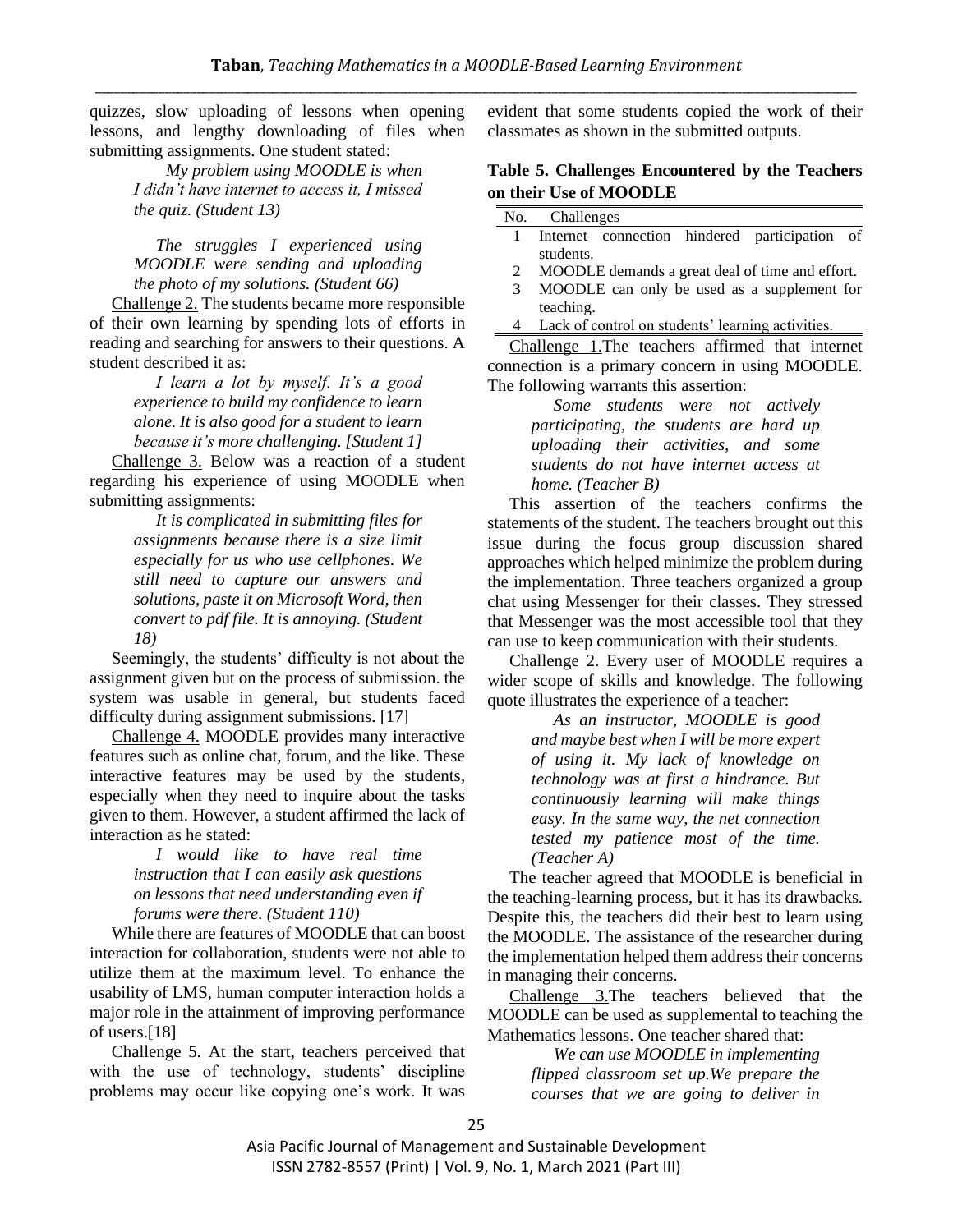*MOODLE using video, modules, and others, then all we have to do in the classroom is to assess the performance of the students. With the use of MOODLE, it could be of great help to determine if students are engaged in the materials or not. (Teacher E)*

Because of this statement, the group discussed the importance of blended learning. They recommended that MOODLE can be used as a tool for blended learning environment. Teacher E added that if he will not be using MOODLE as a pure tool for the whole semester but only to supplement his traditional teaching methods.

Challenge 4.The teachers believed that they lack control on students' learning activities. It is demonstrated in the following quote:

> *Using MOODLE, especially in quizzes or exams, has a higher possibility of cheating. They can give it to someone whom they think can solve the problems. Also, some students tend to copy from others without studying the lesson. Further evaluation may help by meeting them in the classroom. (Teacher A)*

It must be understood that the students and teachers have similar feedbacks towards MOODLE as an instructional approach. These feedbacks regarding the challenges on the use of MOODLE provided insights on how to implement its use more effectively.

# **Decision Model in the Use of Moodle for Mathematics Instruction.**

The decision model in Figure 1 is a flowchart that may help teachers implement the use of MOODLE for mathematics instruction. The first step involves determining the presence of primary requirements such as modules for a course and good internet connection to prevent problems that they may encounter when they use it. Modules that are evaluated and enhanced help teachers easily prepare learning materials that can be used for students' learning activities. Meanwhile, teachers and students must have stable internet access because enrolled users in MOODLE cannot actively participate without an internet connection. If these two requirements are present, teachers may follow the next step. Otherwise, they are discouraged to continue. The next step is to assess the profile of both teachers and students. One factor that needs to be assessed is their technology skills to determine if they are capable of performing computer-related activities. Also, consider the assessment of some of their personal background. In fact, older faculty members in the university resisted to participate in the study and younger teachers were more active when they implemented the use of MOODLE in their classes. Their teaching strategies must also be considered because some teachers may not be ready to change their teaching strategies. In terms of the profile of students, three factors may be considered, such as the course they are taking, their place of residence, and computer/mobile access.

Differences of students within a learning context were considered in the areas of general skills, aptitude, information processing, and application of information to new situations. Learners differ in their ability to perform various education-based and real-word learning tasks. The use of LMS might not be suitable for the type of learners or the course they are taking. Based on the result of the study, the use of MOODLE in major courses such as Advanced Calculus and Linear Algebra was tougher to carry out than in general courses such as Fundamentals of Statistics and Basic Statistics. In the implementation of MOODLE, the place of residence of the students may also affect their participation in the online class using LMS, especially for those who reside in remote areas where internet connection is poor. Lastly, check whether the students have their own computer/laptop or smartphones, which they can use to participate in the eLearning class independently. After examining the profile of the teachers and students, let the teachers and students decide whether they are willing to use LMS in their class based on their profile, which indicates whether or not they are capable of using LMS. To complement their willingness to use LMS, they must undergo training that will enhance their capabilities to deliver a course with LMS. After the training, they would be able to increase their level of preparedness. A more intensive training program must be conducted with the help of more capable trainers to equip the teachers the necessary skills and expertise in usingMOODLE. Their attendance to the training program will increase their level of preparedness in using it in their class.

When teachers use MOODLE, they must not use it as a pure medium of instruction. Teachers must adopt instructional strategies for online learning environments, such as blended learning. The teachers involved in this study revealed that many students requested for meeting in the classroom to discuss lessons that were difficult to understand by just using the LMS.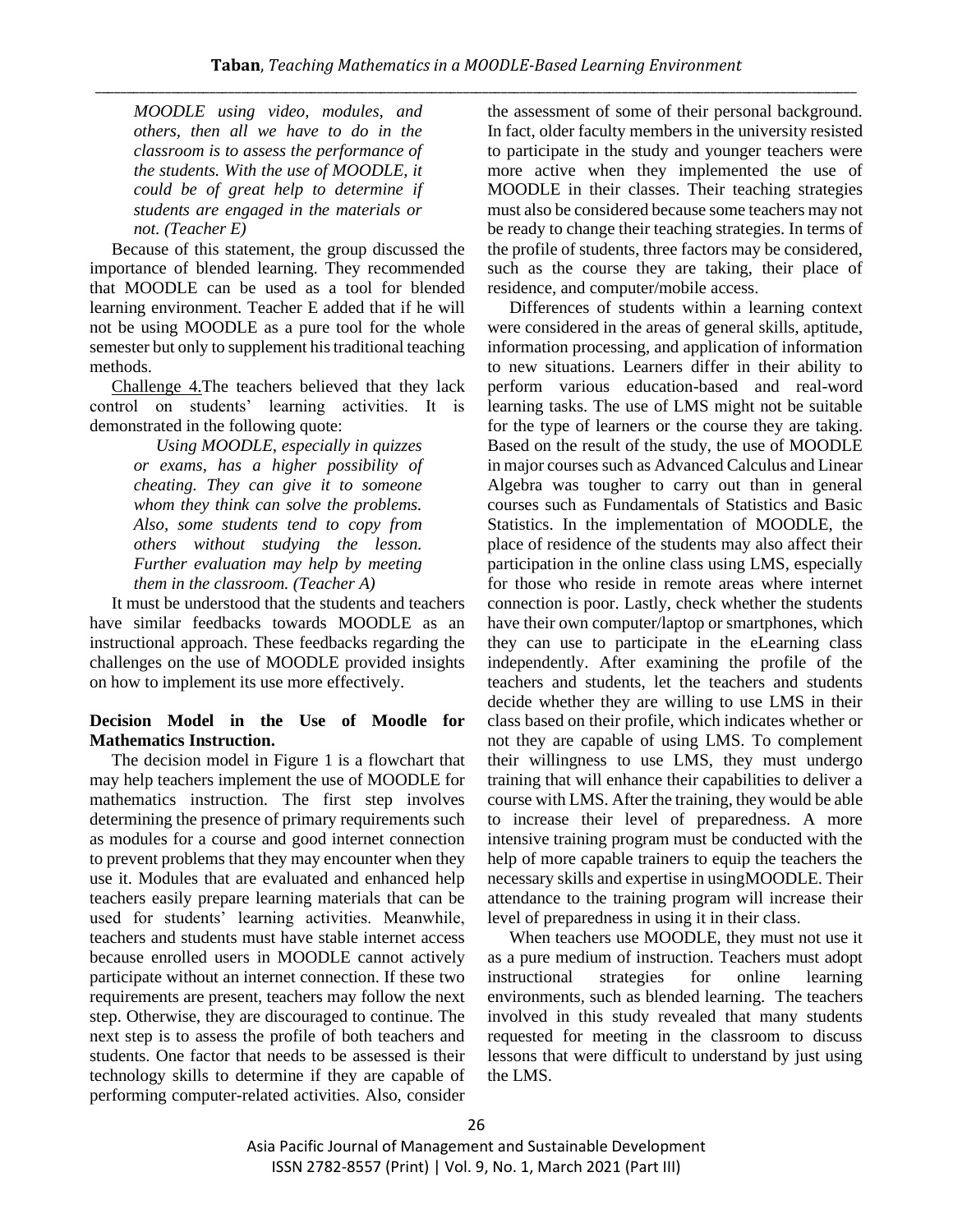

Figure 1. Decision Model in the Use of MOODLE for Mathematics Instruction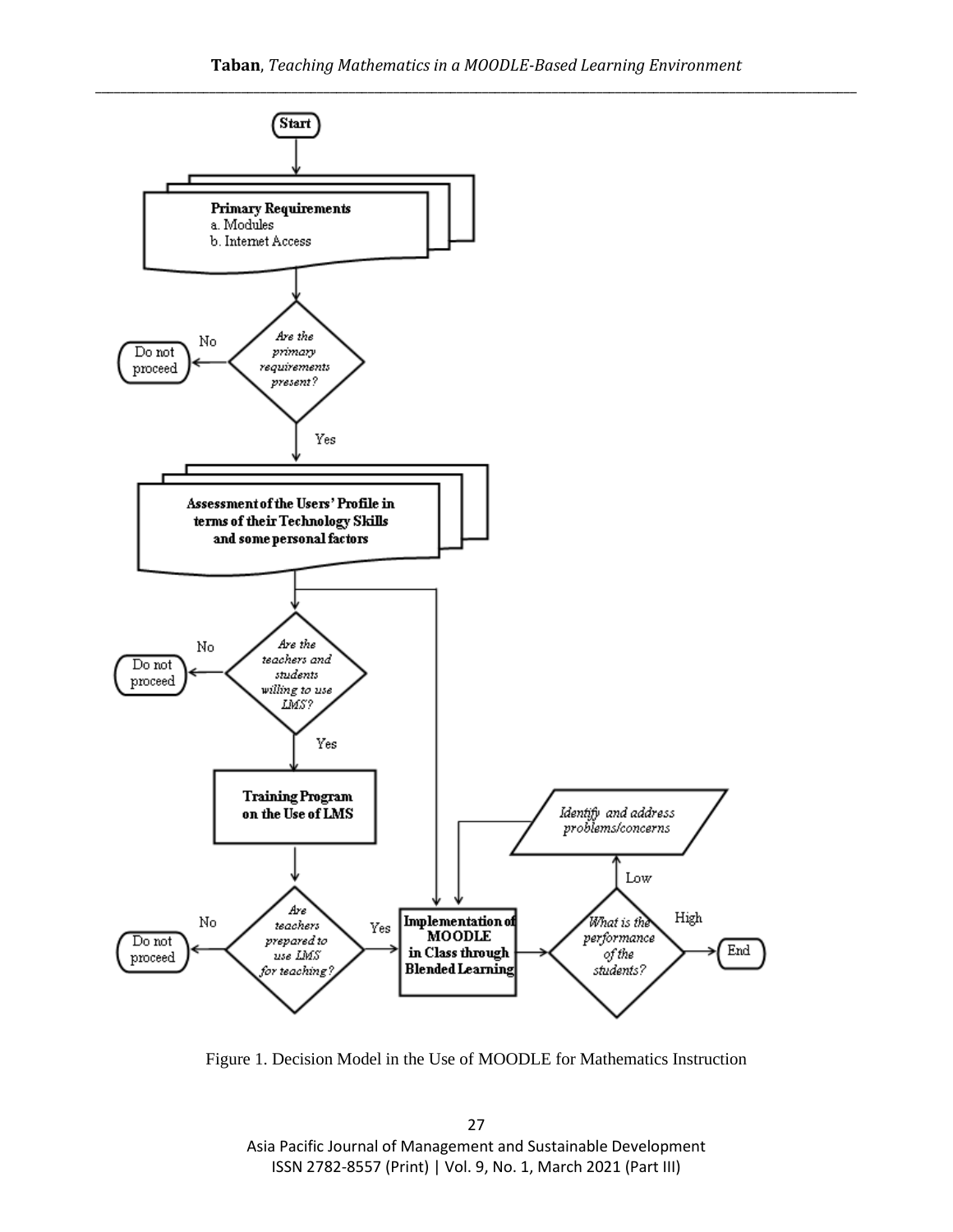Lastly, evaluate the level of performance of students to determine whether or not the use of MOODLE in the mathematics courses is successful. If the students have a high level of performance, then the use of MOODLE can improve the learning of students. On the other hand, if the students have a low level of performance, the teachers must exert effort to identify the problems that occurred. By identifying these problems, they can reflect and think of ways to address these problems and enhance the learning of the students. When they implement the use of MOODLE for the next time, they already know how to prevent or minimize the possible problems that may occur. Hence, they would expect better outcomes on the performance of the students.

## **CONCLUSIONS AND RECOMMENDATIONS**

The teachers who participated in the training program did not highly integrate technology in their classroom. High validity of the modules shows their usability as inputs in LMS. The students performed satisfactorily in their mathematics. Moreover, the use of LMS is more appropriate in Probability & Statistics and Linear Algebra than the other four courses. MOODLE can be useful in teaching and learning Mathematics. Internet connectivity is one of the major components in the implementation of the use of LMS in classes. Also, MOODLE can only be used as supplement tool for teaching Mathematics.

It is recommended thatteachers should take advantage of the availability of different forms of technology for instruction and so that they can practice, reflect, and think of ways to improve the teaching and learning process. The modules should be supplemented with other learning resources such as video clips, PowerPoint presentations, link to other online resources to raise more interest and participation of students when engaging in a learning management system. Teachers who are interested to use MOODLE for mathematics courses must have adequate learning resources or materials and careful preparation, be more committed to explore all functions of MOODLE and undergo a more intensive training to acquire the necessary skills in handling technical and pedagogical concerns.Promoting successful online learning requires integration of blended learning approach and support and initiative at the institutional level by providing stable internet access to students and teachers. Teachers should also focus on instructional strategies to enhance learning of students by examining their traditional perspective and adopt a philosophy of teaching and learning that is appropriate for online instruction. The decision model developed may be used as basis for the use of MOODLE especially now that online learning platforms has become one of the dependable tools for the teaching and learning process.

A similar study may also be conducted to determine the usability of MOODLE in other field of disciplines.

## **REFERENCES**

- [1] Conde, M. A., Garcia-Penalvo, F. J., Rodriguez-Conde, M. J., Alier, M., Casany, M. J., & Piguellem, J. (2014). An evolving learning management system for new educational environments using 2.0 tools. Interactive Learning Environments. 22 (2). 188-204.
- [2] Kissane, B. (2015). Using calculators to improve the quality of mathematics education. Proceedings of the 7th ICMI-East Asia Regional Conference on Mathematics Education, (p. 31). Cebu City, Philippines.
- [3] Hussein, H. B. (2011). Attitudes of Saudi universities faculty members towards using learning managament system JUSUR. TOJET: The Turkis Online Journal of Educational Technology. 10 (2).
- [4] Trouche, L., & Drijvers, P. (2010). Handheld technology for Mathematics education: Flashback into the future. ZDM-The International Journal on Mathematics Education, 42 (7). 667-681.
- [5] Handal, B., El-Khoury, J., Campbell, C., & Cavanagh, M. (2013). A framework for categorising mobile applications in mathematics education. Proceedings of the Australian Conference on Science and Mathematics Education.
- [6] Jones, J. G., Morales, C., & Knezek, G. (2005). 3 dimensional online learning lnvironments: examining attitudes toward information technology between students in internet based 3-dimensional and face-toface. Educational Media International. 42 (3).
- [7] Guncaga, J., Janiga, R., & Kriss, S. (2014). Experience of using Moodle e-learning environment at the faculty of education. Proceedings of the Central European Conference on Information and Communication Technologies in Education, (pp. 69-75). Czech Republic.
- [8] Kotzer, S., & Elran, Y. (2012). Learning and teaching with Moodle-based e-learning environments, combining learning skills and content in the fields of math and science & technology. Proceedings of the 1st Moodle Research Conference (MRC2012). Heraklion, Crete.
- [9] Senol, L., Gecili, H., &Durdu, P. (2014). Usability evaluation of a Moodle based learning management system. Proceedings of the World Conference on Educational Multimedia, Hypermedia and Telecommunications.Vol. 9. Tampere, Finland.